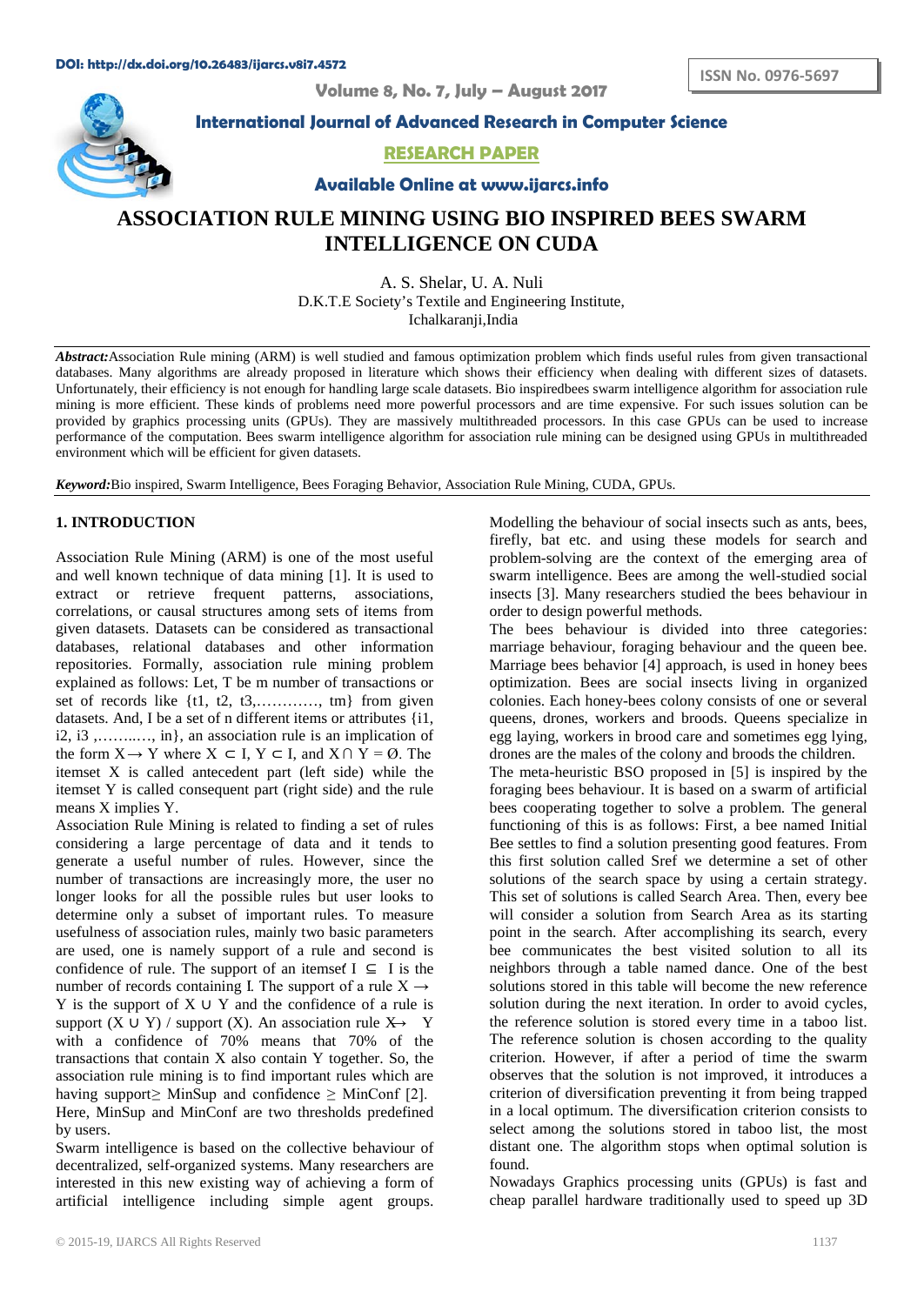graphic applications. GPU-accelerated computing is the use of a graphics processing unit (GPU) together with a CPU to accelerate deep learning, data analytics, and engineering applications. It is pioneered in 2007 by NVIDIA, GPU accelerators now power energy-efficient data centers in government labs, universities, enterprises, and small-andmedium businesses around the world. They play a huge role in accelerating applications in platforms ranging from artificial intelligence to cars, drones, and robots. This new technology general purpose graphics processing units are also known as GPGPU. GPU-accelerated computing offloads compute-intensive portions of the application to the GPU, while the remainder of the code still runs on the CPU. From a user's point of view, applications simply run much faster. Hence it used to improve execution time of various computation from different domains.

Motivating by graphics processing units (GPUs), the power of GPUs can be used to solve highly computational problems from computer science domain. So, a bees swarm optimization for association rule mining using GPUs is useful approach than serial approach of Bees swarm Intelligence. The evaluation process of the solutions could be done on GPU because of GPUs massively multithreaded environment.

### **2. RELATED WORK**

Some well-known algorithms have been proposed for generating association rules are AIS [6], Apriori [7] and FP-Growth [8].

Agrawal R, I mielinski T and Swami A,[6] have proposed AIS algorithm which is very space consuming and requires too many passes over the whole database. Agrawal, R. and Ramakrishan, S [7] has given Apriori algorithm which is the best well-known algorithm for association rules mining. It is basically based on breadth first search (BFS) strategy to count the supports of itemset and uses a candidate generation function to achieve the downward closure property of support. Han, J., Pei, J., Yin, J., Mai, R. [8], have been proposed FP-growth algorithm. It uses an FP-tree construction to wrap the database and a divide-and-conquer approach, to decompose the mining tasks and the database as well. But tree generation is always complex part of data organization.

Agrawal and Shafer [9] projected two parallel versions of Apriori called count distribution (CD) and data distribution (DD). These are leading parallel ARM algorithms. In CD the dataset is divided in between several processors and each processor executes the entire Apriori on its part of data.Beyond all these algorithms, different parallel metaheuristics have been proposed in the literature for ARM problem. Melab N, Talbi E-G [10] proposed a parallel genetic algorithm (GA), called PGARM, based on the master/workers model.

Following this brief state of the art, different ways have been proposed for parallel ARM problem. For each approach, the authors take advantage of the used parallel hardware. However, all these algorithms have been implemented on old-fashioned parallel architectures which are still expensive and not always available for everyone.

Since 2007, GPU technology, fast, cheap, and parallel hardware, usually available on most computers, has been successfully used on many domains. For this, ARM community is also investigating on this simple but reliable technology.To the best of our knowledge, the only work which introduces metaheuristics for ARM on GPU is proposed in [11] by Cano et al. In this paper, an evolutionary algorithm is proposed to solve the ARM problem on GPUs.

Djenouri Y, Drias H, Habbas Z in [12], [13] applied Bees algorithm for web association rule mining and bees swarm optimization using multiple strategies for association rule mining respectively. In [14] recent Youcef Djenouri, Habbas proposed algorithm for GPU based bees swarm optimization for association rule mining.

## **3. METHODOLOGY**

### **3.1 ParallelApproach: Bees Swarm Intelligence for Association Rule Mining on CUDA**

The proposed system is designed and developed with following modules, Fig 3.1 which are given as below:

- 1. Create Initial Solution
- 2. Search Area Determination<br>3. Neighborhood Computation
- 3. Neighborhood Computation
- 4. Fitness calculation
- 5. Dance Table



**Fig. 3.1Bees Swarm Intelligence for Association Rule Mining on CUDA**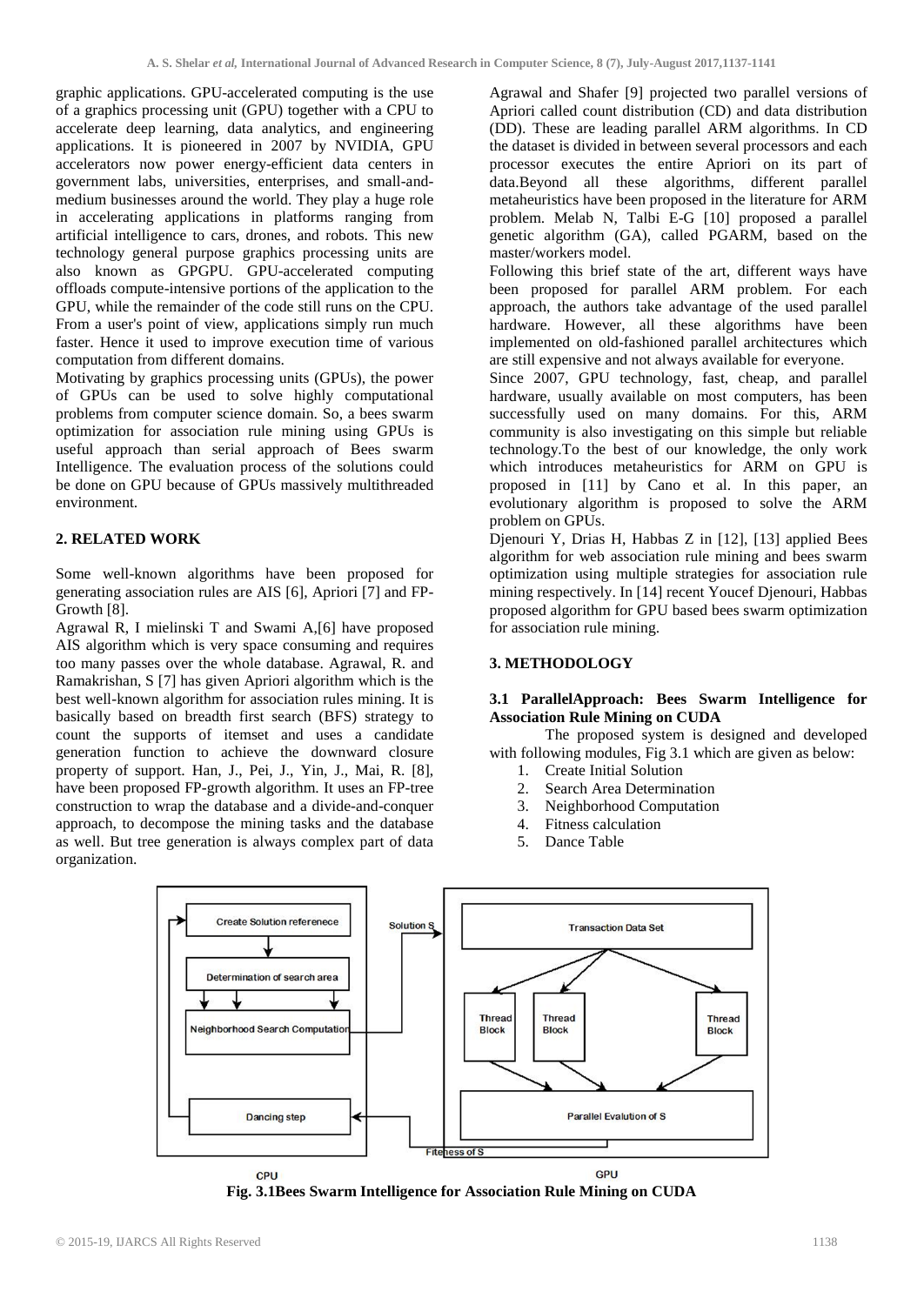The mentioned module details are given as follows.

## **3.1.1. Create Initial Solution**

Generate initial solution randomly for considering N items. Solution representation is important consideration in this project. Integer encoding representation allows to separate the antecedent part and the consequent part of the association rule. And, calculate cost of the initial solution which is based on support and confidence of the given solution. The cost is known in terms of system is fitness for given solution.Rule is considered as one solution in the search space, each one is represented by a vector S of N bits and their positions are defined as follows:

- $S[i] = 0$  if the item i is not in the solution S.
- $S[i] = 1$  if the item i belongs to the antecedent part of the solution S.
- $S[i] = 2$  if the item i belongs to the consequent part of the solution S.

## **Example:**

- Let T:  $\{t1, t2, \ldots, t5\}$  be a set of items
- S1: {1, 1, 0, 0, 2} represents the rule
- R1: t1,  $t2 \Rightarrow t5$ .

Below Fig. 3.2 shows detail about how to represent rule. (Integer Representation). For given rule only three items which are considered Bread, Peanuts and Jam. Bread and Peanuts are antecedent part of the rule and Jam is consequent part of the rule.



**Fig. 3.2 Integer Encoding Rule Representation**

## **3.1.2 Search Area Determination**

Given an Initial reference solution Sref and a colony of K bees the search area operations determines K search spaces, each one is associated to a bee.

Each bee k builds its own search area by changing successively in the solution Sref the bits  $k + i \times$  Flip where i varies from 0 to  $n - 1$  and Flip is a given parameter. This strategy can be used if and only if the number of bees is less or equal to N/Flip.

For the search area, the aim is to determine the regions of the bees using Sref already created. The strategies have been developed to explore search area. For example, strategy aims to perform flip jump on Sref. If we have  $k=3$  and flip= $2$  and N= $5$ ,

We obtain:

- The first bee is obtained by modifying the bits  $(1, 3, 5)$
- The second bee is obtained by modifying the bits  $(2, 4)$ and

• The last bee is obtained by modifying the bits $(3, 5)$ 

## **3.3.3 Neighborhood Computation**

The neighborhood computation for each search area is obtained by changing from a given solution S one bit in a random way. Based on this simple operation, N neighborhoods are created

## **Example:**

- Consider the given solution:  $S = \{1, 0, 0, 1, 2\}$
- 1. Change the first bit in S:  $S1 = \{0, 0, 0, 1, 2\}$
- 2. Change the second bit in S:  $S2 = \{1, 2, 0, 1, 2\}$ <br>3. Change the third bit in S:  $S3 = \{1, 0, 1, 1, 2\}$
- Change the third bit in S:  $S3 = \{1, 0, 1, 1, 2\}$
- 4. Change the fourth bit S:  $S4 = \{1, 0, 0, 0, 2\}$
- 5. Change the fifth bit S:  $S5 = \{1, 0, 0, 1, 0\}$

All neighbors send serially to evaluate fitness of the solution.

## **3.3.4 Fitness**

In this Module for each generated solution (rule) from neighborhood computation, the entire transactional database is scanned. The solution fitness is based on the support and the confidence of the given rule which is computed as follows:

$$
Fitness(s) = \alpha \times confidence(s) + \beta \times support(s)
$$
 (3.1)

This function should be maximized. For each invalid solution s where  $Sup(s) <$  Minsup or Conf(s) < MinConf, the Fitness(s) is set to  $-1$  and the solution is rejected.

## **3.3.5. Dance Table**

Each bee puts in the dance table the best rule found among its search. The communication between bees is done in order to find the best dance (the best rule) which becomes the reference solution for the next pass. The general functioning of the algorithm is as follows: First, the solution initial reference (Sref) is initialized arbitrarily so that each element of Sref belongs to {0, 1, 2}. After that, excluding the Fitness Computing which is applied for each generated solution, the other steps are repeated in the order until maximum iteration is reached.

These five modules combinally work on using CPU and GPU. Fig.3.1 shows working of these modules. CPU runs master model and GPU runs slave which consists of evaluation fitness for given solution.

## **4. HELPFUL HINTS**

Implementation of Parallel approach of proposed system is carried out using CUDA enabled GPUs. CUDA is a parallel computing platform and application programming interface (API) model created by NVidia. It permits software developers and software engineers to use a CUDA-enabled graphics processing unit (GPU) for general purpose processing – an approach termed GPGPU (General-Purpose computing on Graphics Processing Units). The CUDA platform is a software layer that gives uninterrupted access to the GPU's instruction set and parallel computational elements.

Above proposed system is design and developed using general approach of bees swarm intelligence algorithm. Algorithm 4.1 gives general bees algorithm.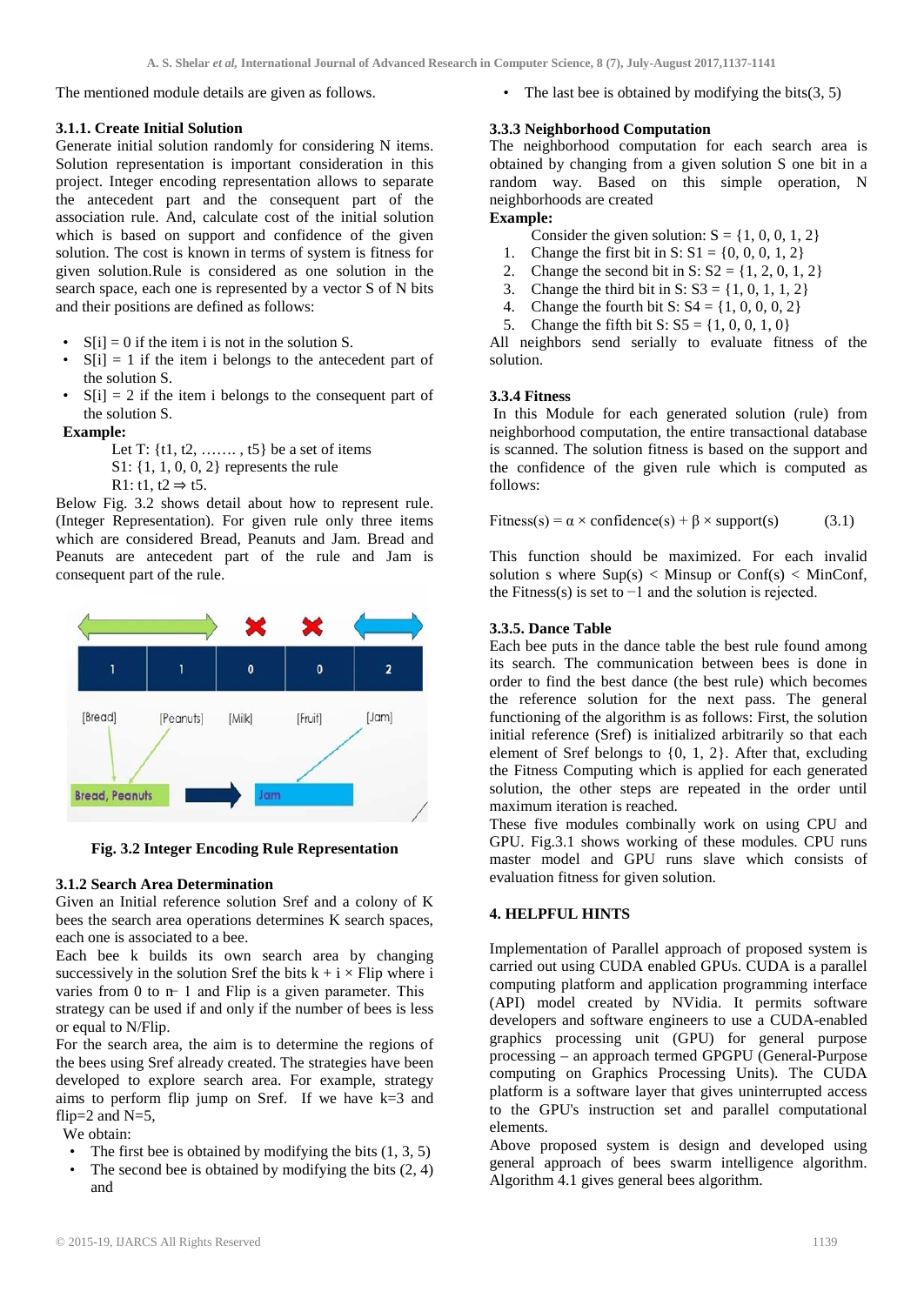| <b>Algorithm 4.1:</b> The general Bee Swarm Intelligence algorithm |  |
|--------------------------------------------------------------------|--|
| <b>Input:</b> transactional database                               |  |
| <b>Output:</b> number of solutions                                 |  |
| $Sref \leftarrow$ The solution found by Initial Bee<br>1.          |  |
| while $i <$ Max_Iteration and not stop do<br>2.                    |  |
| Insert Sref in taboo list.<br>3                                    |  |
| Search-Area(Sref)<br>4.                                            |  |
| Assign a solution from SearchArea to each bee<br>5.                |  |
| for each bee K do<br>6.                                            |  |
| Built-Search-Area (beek)<br>7.                                     |  |
| Store the result in the table Dance<br>8.                          |  |
| Communication between bees to choose best solution<br>9.           |  |
| 10. end for                                                        |  |
| 11. Choose the new reference solution Sref                         |  |
| 12. end while                                                      |  |

### **5. EXPERIMENTAL SETUP AND RESULT**

The proposed system is performed using specific software and hardware requirements.

#### **5.1 Software requirements for experiment:**

Proposed system is implemented using Windows 10, 64-bit Operating System, using C as programming language. Visual Studio 12.0 with CUDA 7.0 Runtime Environment**.**

### **5.2 Hardware requirements for experiment:**

Intel(R)Core(TM) i5–4440Processor with3.10 GHz clock speed, 4 GB memory and machine having NVidia graphics card GT 730 DDR3 64-bit 2GB memory with 386 cores. Proposed System is tested using real time dataset with named Skin. Skin dataset is originally having 11 distinct items and total 245057 records. Below Fig. 5.1showsperformance difference between serial vs. parallel BSI-ARM system. Here, performance is analyzed considering different parameters like K (search area),Flip and IMAX. Where Flip=4, IMAX=100 and K is considered for different values K=5, K=7, K=9.



#### **Fig 5.1 Serial vs. Parallel BSI-ARM**

### **6. CONCLUSION**

Bio inspired swarm intelligence based approaches are more powerful than traditional problem solving techniques. If these approaches are applied to solve highly computational problems like data mining, analysis problems on large scale dataset, then it is time consuming task. In that case GPGPU

© 2015-19, IJARCS All Rights Reserved 1140

can be used to divide this task and solve in parallel using massively multithreaded environment of GPU. In this system so many alternatives still possible to map the association rule mining problem to GPU processors. Hence, in future it has remarkable chances to improve the GPU processing using proper allocation of problem with great memory utilization and less time consumption.

## **REFERENCES**

- [1] Han, J., Kamber, J. and Pei, M. (2011) Data Mining: Concepts and Techniques, Vol. 8, 3rd ed., pp.1–50, China Machine Press.
- [2] Agrawal, R. and Shafer, J. (1996) 'Parallel mining of associations rules', IEEE Transactions on Knowledge and Data Engineering, Vol. 8, No. 6, pp.962–969.
- [3] Bessedik, M., Bouakline, T. and Drias, H. (2011) 'How can bees colour graphs', Int. J. Bio-Inspired Computation, Vol. 3, No. 1, pp.67–76.
- [4] Pham, D.T., Castellani, M. (2009), The Bees Algorithm Modelling Foraging Behaviour to Solve Continuous Optimisation Problems. Proc. ImechE, Part C, 223(12), 2919-2938.
- [5] Drias, H., Sadeg, S. and Yahi, S. (2005) 'Cooperative bees swarm for solving the maximum weighted satisfiability problem', in Proceedings of IWANN, pp.318–325.
- [6] Agrawal R, I mielinski T and Swami A, Mining association rules between sets of items in large databases, Proceedings of the ACM SIG2 MOD,Washington DC, pp 207- 216, 1993.
- [7] Agrawal, R. and Ramakrishan,S.: Fast algorithms for association rules in large databases (http://rakesh.agrawalfamily.com/papers/vldb94apriori.pdf) , in Bocca, Jorge B.; Jarke, Matthias; and Zaniolo, Cqarlo; editors, Proc of the 20th International Conference on very large Data bases -VLDB), Santiago, Chile, PP 487-499, Sept 2004.
- [8] Han, J., Pei, J., Yin, J., Mai, R.: Mining frequent patterns without candidate generation, in Data Knowledge and Knowledge discovery, No 8, PP 53-87, 2004.
- [9] Agrawal R, Shafer JC (1996) Parallel mining of association rules. IEEE Trans Knowl Data Eng 8(6):962–969.
- [10] Melab N, Talbi E-G (2001) A parallel genetic algorithm for rule mining. In: Proceedings of the 15th international parallel and distributed processing symposium. IEEE Computer Society, London
- [11] Cano A, Luna JM, Ventura S (2013) High performance evaluation of evolutionary-mined association rules on GPUs. J Supercomput 1–24